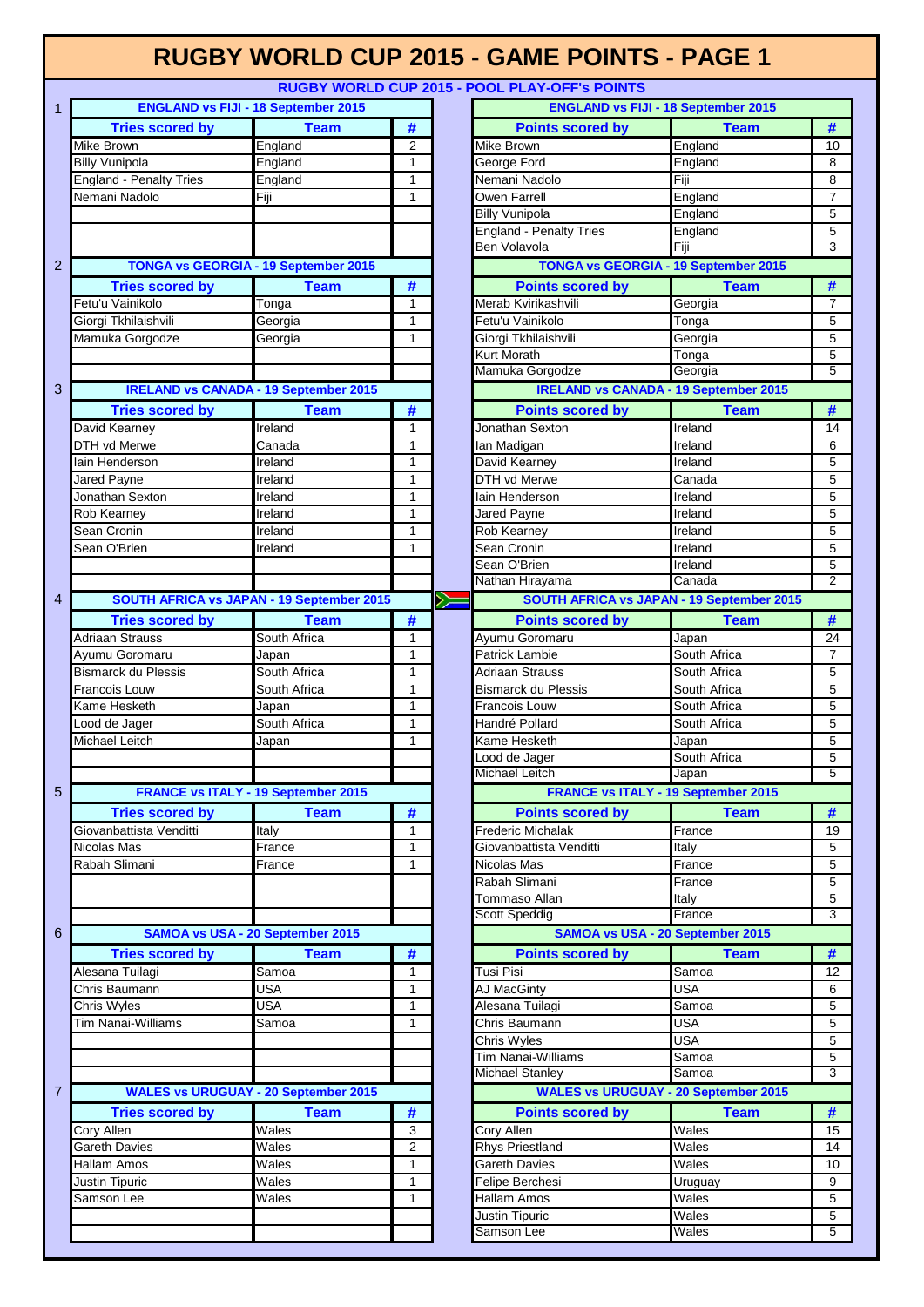#### **RUGBY WORLD CUP 2015 - POOL**

|                 |                                                     | NOODT MONED OOI ZOTJET OOET EATEOIT 3T OINTO OONTINGE |                |                                             |                                                     |                |
|-----------------|-----------------------------------------------------|-------------------------------------------------------|----------------|---------------------------------------------|-----------------------------------------------------|----------------|
| 8               | <b>NEW ZEALAND vs ARGENTINA - 20 September 2015</b> |                                                       |                |                                             | <b>NEW ZEALAND vs ARGENTINA - 20 September 2015</b> |                |
|                 | <b>Tries scored by</b>                              | <b>Team</b>                                           | #              | <b>Points scored by</b>                     | <b>Team</b>                                         | #              |
|                 | Aaron Smith                                         | New Zealand                                           | 1              | Dan Carter                                  | New Zealand                                         | 16             |
|                 | Guido Petti                                         | Argentina                                             | 1              | Nicholás Sánchez                            | Argentina                                           | 11             |
|                 | Sam Cane                                            | New Zealand                                           | $\mathbf{1}$   | Aaron Smith                                 | New Zealand                                         | 5              |
|                 |                                                     |                                                       |                | Guido Petti                                 | Argentina                                           | 5              |
|                 |                                                     |                                                       |                | Sam Cane                                    | <b>New Zealand</b>                                  | $\overline{5}$ |
| 9               |                                                     | <b>SCOTLAND vs JAPAN - 23 September 2015</b>          |                |                                             | <b>SCOTLAND vs JAPAN - 23 September 2015</b>        |                |
|                 | <b>Tries scored by</b>                              | <b>Team</b>                                           | #              | <b>Points scored by</b>                     | <b>Team</b>                                         | #              |
|                 | Mark Bennett                                        | Scotland                                              | $\overline{2}$ | Creig Laidlaw                               | Scotland                                            | 20             |
|                 | Amanaki Mafi                                        | Japan                                                 | 1              | Mark Bennett                                | Scotland                                            | 10             |
|                 | Finn Russel                                         | Scotland                                              | 1              | Amanaki Mafi                                | Japan                                               | $\mathbf 5$    |
|                 | John Hardie                                         | Scotland                                              | 1              | Ayumu Goromaru                              | Japan                                               | $\overline{5}$ |
|                 | <b>Tommy Seymour</b>                                | Scotland                                              | $\mathbf{1}$   | <b>Finn Russel</b>                          | Scotland                                            | $\overline{5}$ |
|                 |                                                     |                                                       |                | John Hardie                                 | Scotland                                            | 5              |
|                 |                                                     |                                                       |                | <b>Tommy Seymour</b>                        | Scotland                                            | $\overline{5}$ |
| 10 <sup>1</sup> |                                                     | <b>AUSTRALIA vs FIJI - 23 September 2015</b>          |                |                                             | <b>AUSTRALIA vs FIJI - 23 September 2015</b>        |                |
|                 | <b>Tries scored by</b>                              | <b>Team</b>                                           | #              | <b>Points scored by</b>                     | <b>Team</b>                                         | #              |
|                 | David Pocock                                        | Australia                                             | $\overline{2}$ | <b>Bernard Foley</b>                        | Australia                                           | 13             |
|                 | Ben Volavola                                        | Fiji                                                  | 1              | David Pocock                                | Australia                                           | 10             |
|                 | Sekope Kepu                                         | Australia                                             | 1              | Nemani Nadolo                               | Fiji                                                | 8              |
|                 |                                                     |                                                       |                | Ben Volavola                                | Fiji                                                | 5              |
|                 |                                                     |                                                       |                | Sekope Kepu                                 | Australia                                           | $\overline{5}$ |
| 11              |                                                     | <b>FRANCE vs ROMANIA - 23 September 2015</b>          |                |                                             | <b>FRANCE vs ROMANIA - 23 September 2015</b>        |                |
|                 | <b>Tries scored by</b>                              | <b>Team</b>                                           | #              | <b>Points scored by</b>                     | <b>Team</b>                                         | #              |
|                 | Sofiane Guitoune                                    | France                                                | $\overline{2}$ | Sofiane Guitoune                            | France                                              | 10             |
|                 | Gael Fickou                                         | France                                                | 1              | Morgan Parra                                | France                                              | 9              |
|                 | Velentin Ursache                                    | Romania                                               | 1              | Florin Vlaicu                               | Romania                                             | 6              |
|                 | Wesley Fofana                                       | France                                                | 1              | Gael Fickou                                 | France                                              | $\overline{5}$ |
|                 | Yannick Nyanga                                      | France                                                | 1              | Velentin Ursache                            | Romania                                             | $\overline{5}$ |
|                 |                                                     |                                                       |                | Wesley Fofana                               | France                                              | $\overline{5}$ |
|                 |                                                     |                                                       |                | Yannick Nyanga                              | France                                              | 5              |
|                 |                                                     |                                                       |                | <b>Rory Kockott</b>                         | France                                              | $\overline{4}$ |
| 12              |                                                     | <b>NEW ZEALAND vs NAMIBIA - 24 September 2015</b>     |                |                                             | <b>NEW ZEALAND vs NAMIBIA - 24 September 2015</b>   |                |
|                 | <b>Tries scored by</b>                              | <b>Team</b>                                           | #              | <b>Points scored by</b>                     | <b>Team</b>                                         | #              |
|                 | Julian Savea                                        | <b>New Zealand</b>                                    | $\overline{2}$ | <b>Beauden Barret</b>                       | <b>New Zealand</b>                                  | 18             |
|                 | Nehe Milner-Skudder                                 | New Zealand                                           | 2              | Julian Savea                                | New Zealand                                         | 10             |
|                 | Beauden Barret                                      | New Zealand                                           | 1              | Nehe Milner-Skudder                         | New Zealand                                         | 10             |
|                 | <b>Ben Smith</b>                                    | New Zealand                                           | 1              | <b>Theuns Kotze</b>                         | Namibia                                             | 9              |
|                 | Codie Taylor                                        | New Zealand                                           | 1              | <b>Ben Smith</b>                            | New Zealand                                         | $\mathbf 5$    |
|                 | Johan Deysel                                        | Namibia                                               | 1              | Codie Taylor                                | New Zealand                                         | $\overline{5}$ |
|                 | Malikai Fekitoa                                     | New Zealand                                           | 1              | Johan Deysel                                | Namibia                                             | $\overline{5}$ |
|                 | Victor Vito                                         | New Zealand                                           | 1              | Malikai Fekitoa                             | New Zealand                                         | 5              |
|                 |                                                     |                                                       |                | <b>Victor Vito</b>                          | <b>New Zealand</b>                                  | $\overline{5}$ |
| 13              |                                                     | <b>ARGENTINA vs GEORGIA - 25 September 2015</b>       |                |                                             | <b>ARGENTINA vs GEORGIA - 25 September 2015</b>     |                |
|                 |                                                     |                                                       |                |                                             |                                                     |                |
|                 | <b>Tries scored by</b><br>Juan Imhoff               | <b>Team</b>                                           | #              | <b>Points scored by</b><br>Nicholás Sánchez | <b>Team</b><br>Argentina                            | #<br>15        |
|                 |                                                     | Argentina                                             | 2              |                                             |                                                     |                |
|                 | Santiago Cordero                                    | Argentina<br>Argentina                                | 2              | Juan Imhoff<br>Santiago Cordero             | Argentina                                           | 10             |
|                 | Martin Landajo                                      |                                                       |                |                                             | Argentina                                           |                |
|                 |                                                     |                                                       | $\mathbf{1}$   |                                             |                                                     | 1 <sup>C</sup> |
|                 | <b>Tomas Cubelli</b>                                | Argentina                                             | 1              | Merab Kvirikashvili                         | Georgia                                             | $\overline{9}$ |
|                 | Tomas Lavanini                                      | Argentina                                             | 1              | Martin Landajo                              | Argentina                                           | $\overline{5}$ |
|                 |                                                     |                                                       |                | Tomas Cubelli                               | Argentina                                           | $\sqrt{5}$     |
|                 |                                                     |                                                       |                | Tomas Lavanini                              | Argentina                                           | 5              |
|                 |                                                     |                                                       |                | Marcelo Bosch                               | Argentina                                           | $\overline{4}$ |
|                 |                                                     | <b>ITALY vs CANADA - 26 September 2015</b>            |                |                                             | <b>ITALY vs CANADA - 26 September 2015</b>          |                |
|                 | <b>Tries scored by</b>                              | <b>Team</b>                                           | #              | <b>Points scored by</b>                     | <b>Team</b>                                         | #              |
|                 | DTH van der Merwe                                   | Canada                                                | 1              | Tommaso Allan                               | Italy                                               | 13             |
|                 | Gonzalo Garcia                                      | Italy                                                 | 1              | Nathan Hirayama                             | Canada                                              | 8              |
|                 | Matt Evans                                          | Canada                                                | $\mathbf{1}$   | DTH van der Merwe                           | Canada                                              | $\overline{5}$ |
|                 | Michele Rizzo                                       | Italy                                                 | 1              | Gonzalo Garcia                              | Italy                                               | $\overline{5}$ |
|                 |                                                     |                                                       |                | Matt Evans                                  | Canada                                              | 5              |
|                 |                                                     |                                                       |                | <b>Michele Rizzo</b>                        | Italy                                               | $\overline{5}$ |
|                 |                                                     | <b>SOUTH AFRICA vs SAMOA - 26 September</b>           |                | $\geqslant$                                 | <b>SOUTH AFRICA vs SAMOA - 26 September</b>         |                |
|                 | <b>Tries scored by</b>                              | <b>Team</b>                                           | #              | <b>Points scored by</b>                     | <b>Team</b>                                         | #              |
| 14<br>15        | JP Pietersen                                        | South Africa                                          | 3              | JP Pietersen                                | South Africa                                        | 15             |

|                                  |                                                   |                         |             | <b>RUGBT WORLD CUP 2015 - POOL PLAT-OFF'S POINTS CONTINUE</b> |                                        |         |
|----------------------------------|---------------------------------------------------|-------------------------|-------------|---------------------------------------------------------------|----------------------------------------|---------|
|                                  | EW ZEALAND vs ARGENTINA - 20 September 2015       |                         |             | <b>NEW ZEALAND vs ARGENTINA - 20 September 2015</b>           |                                        |         |
| <b>Tries scored by</b>           | <b>Team</b>                                       | #                       |             | <b>Points scored by</b>                                       | <b>Team</b>                            | #       |
| Smith                            | New Zealand                                       | $\mathbf{1}$            |             | Dan Carter                                                    | New Zealand                            | 16      |
| Petti                            | Argentina                                         | 1                       |             | Nicholás Sánchez                                              | Argentina                              | 11      |
| ane                              | New Zealand                                       | 1                       |             | Aaron Smith                                                   | New Zealand                            | 5       |
|                                  |                                                   |                         |             | Guido Petti<br>Sam Cane                                       | Argentina<br><b>New Zealand</b>        | 5<br>5  |
|                                  | <b>SCOTLAND vs JAPAN - 23 September 2015</b>      |                         |             | <b>SCOTLAND vs JAPAN - 23 September 2015</b>                  |                                        |         |
| <b>Tries scored by</b>           | <b>Team</b>                                       | #                       |             | <b>Points scored by</b>                                       | <b>Team</b>                            | #       |
| ennett                           | Scotland                                          | $\overline{2}$          |             | <b>Creig Laidlaw</b>                                          | Scotland                               | 20      |
| ıki Mafi                         | Japan                                             | 1                       |             | Mark Bennett                                                  | Scotland                               | 10      |
| ussel                            | Scotland                                          | 1                       |             | Amanaki Mafi                                                  | Japan                                  | 5       |
| lardie                           | Scotland                                          | 1                       |             | Ayumu Goromaru                                                | Japan                                  | 5       |
| y Seymour                        | Scotland                                          | 1                       |             | Finn Russel                                                   | Scotland                               | 5       |
|                                  |                                                   |                         |             | John Hardie                                                   | Scotland                               | 5       |
|                                  |                                                   |                         |             | <b>Tommy Seymour</b>                                          | Scotland                               | 5       |
|                                  | <b>AUSTRALIA vs FIJI - 23 September 2015</b>      |                         |             | <b>AUSTRALIA vs FIJI - 23 September 2015</b>                  |                                        |         |
| <b>Tries scored by</b><br>Pocock | <b>Team</b><br>Australia                          | #<br>$\overline{2}$     |             | <b>Points scored by</b><br><b>Bernard Foley</b>               | <b>Team</b><br>Australia               | #<br>13 |
| blavola                          | Fiji                                              | 1                       |             | David Pocock                                                  | Australia                              | 10      |
| e Kepu                           | Australia                                         | 1                       |             | Nemani Nadolo                                                 | Fiji                                   | 8       |
|                                  |                                                   |                         |             | Ben Volavola                                                  | Fiji                                   | 5       |
|                                  |                                                   |                         |             | Sekope Kepu                                                   | Australia                              | 5       |
|                                  | <b>FRANCE vs ROMANIA - 23 September 2015</b>      |                         |             | <b>FRANCE vs ROMANIA - 23 September 2015</b>                  |                                        |         |
| <b>Tries scored by</b>           | <b>Team</b>                                       | #                       |             | <b>Points scored by</b>                                       | <b>Team</b>                            | #       |
| <b>B</b> Guitoune                | France                                            | $\overline{2}$          |             | Sofiane Guitoune                                              | France                                 | 10      |
| ickou                            | France                                            | 1                       |             | Morgan Parra                                                  | France                                 | 9       |
| n Ursache                        | Romania                                           | $\mathbf{1}$            |             | <b>Florin Vlaicu</b>                                          | Romania                                | 6       |
| / Fofana                         | France                                            | 1                       |             | Gael Fickou                                                   | France                                 | 5       |
| k Nyanga                         | France                                            | 1                       |             | Velentin Ursache                                              | Romania                                | 5       |
|                                  |                                                   |                         |             | Wesley Fofana<br>Yannick Nyanga                               | France<br>France                       | 5<br>5  |
|                                  |                                                   |                         |             | <b>Rory Kockott</b>                                           | France                                 | 4       |
|                                  | <b>NEW ZEALAND vs NAMIBIA - 24 September 2015</b> |                         |             | <b>NEW ZEALAND vs NAMIBIA - 24 September 2015</b>             |                                        |         |
| <b>Tries scored by</b>           | <b>Team</b>                                       | #                       |             | <b>Points scored by</b>                                       | <b>Team</b>                            | #       |
| Savea                            | New Zealand                                       | $\overline{\mathbf{c}}$ |             | Beauden Barret                                                | New Zealand                            | 18      |
| Milner-Skudder                   | New Zealand                                       | $\overline{2}$          |             | Julian Savea                                                  | New Zealand                            | 10      |
| en Barret                        | New Zealand                                       | 1                       |             | Nehe Milner-Skudder                                           | New Zealand                            | 10      |
| nith                             | New Zealand                                       | 1                       |             | <b>Theuns Kotze</b>                                           | Namibia                                | 9       |
| Taylor                           | New Zealand                                       | 1<br>1                  |             | <b>Ben Smith</b>                                              | New Zealand<br>New Zealand             | 5       |
| Deysel<br>Fekitoa                | Namibia<br>New Zealand                            | 1                       |             | Codie Taylor<br>Johan Deysel                                  | Namibia                                | 5<br>5  |
| √ito                             | New Zealand                                       | 1                       |             | Malikai Fekitoa                                               | New Zealand                            | 5       |
|                                  |                                                   |                         |             | Victor Vito                                                   | <b>New Zealand</b>                     | 5       |
|                                  | <b>ARGENTINA vs GEORGIA - 25 September 2015</b>   |                         |             | <b>ARGENTINA vs GEORGIA - 25 September 2015</b>               |                                        |         |
| <b>Tries scored by</b>           | <b>Team</b>                                       | #                       |             | <b>Points scored by</b>                                       | <b>Team</b>                            | #       |
| nhoff                            | Argentina                                         | 2                       |             | Nicholás Sánchez                                              | Argentina                              | 15      |
| go Cordero                       | Argentina                                         | 2                       |             | Juan Imhoff                                                   | Argentina                              | 10      |
| Landajo                          | Argentina                                         | 1                       |             | Santiago Cordero                                              | Argentina                              | 10      |
| Cubelli                          | Argentina                                         | 1                       |             | Merab Kvirikashvili                                           | Georgia                                | 9       |
| Lavanini                         | Argentina                                         | 1                       |             | Martin Landajo<br>Tomas Cubelli                               | Argentina<br>Argentina                 | 5<br>5  |
|                                  |                                                   |                         |             | Tomas Lavanini                                                | Argentina                              | 5       |
|                                  |                                                   |                         |             | Marcelo Bosch                                                 | Argentina                              | 4       |
|                                  | <b>ITALY vs CANADA - 26 September 2015</b>        |                         |             | <b>ITALY vs CANADA - 26 September 2015</b>                    |                                        |         |
| <b>Tries scored by</b>           | <b>Team</b>                                       | #                       |             | <b>Points scored by</b>                                       | <b>Team</b>                            | #       |
| an der Merwe                     | Canada                                            | 1                       |             | Tommaso Allan                                                 | Italy                                  | 13      |
| lo Garcia                        | Italy                                             | 1                       |             | Nathan Hirayama                                               | Canada                                 | 8       |
| vans                             | Canada                                            | 1                       |             | DTH van der Merwe                                             | Canada                                 | 5       |
| e Rizzo                          | Italy                                             | 1                       |             | Gonzalo Garcia                                                | Italy                                  | 5       |
|                                  |                                                   |                         |             | Matt Evans<br>Michele Rizzo                                   | $\overline{\mathrm{C}}$ anada<br>Italy | 5<br>5  |
|                                  | <b>SOUTH AFRICA vs SAMOA - 26 September</b>       |                         | $\geqslant$ | <b>SOUTH AFRICA vs SAMOA - 26 September</b>                   |                                        |         |
| <b>Tries scored by</b>           | <b>Team</b>                                       | #                       |             | <b>Points scored by</b>                                       | <b>Team</b>                            | #       |
| tersen                           | South Africa                                      | 3                       |             | JP Pietersen                                                  | South Africa                           | 15      |
| Habana                           | South Africa                                      | 1                       |             | Handré Pollard                                                | South Africa                           | 14      |
|                                  |                                                   |                         |             |                                                               |                                        |         |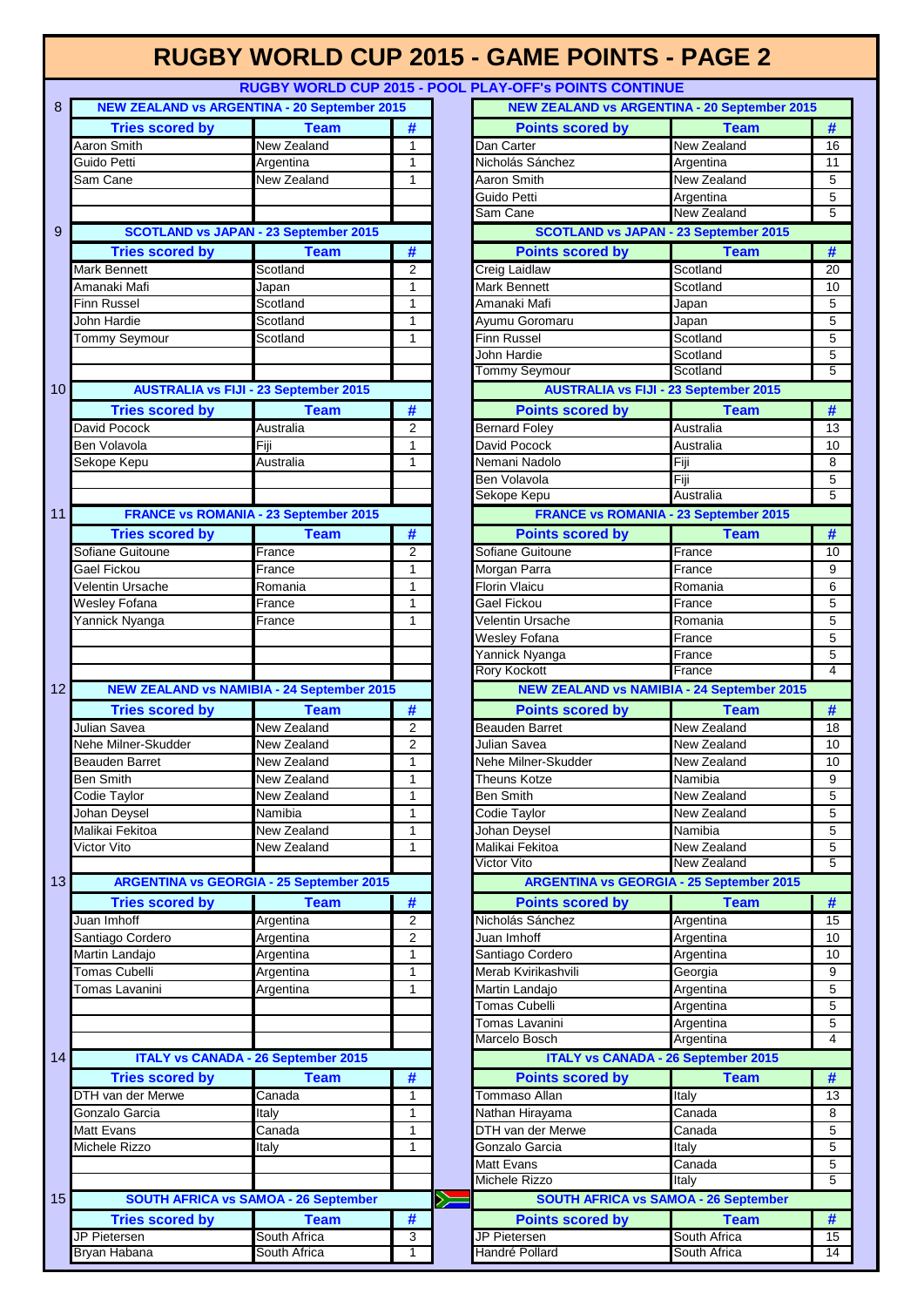|    | <b>Schalk Brits</b>                        | South Africa                 | 1              |
|----|--------------------------------------------|------------------------------|----------------|
|    | Schalk Burger                              | South Africa                 | 1              |
|    |                                            |                              |                |
|    |                                            |                              |                |
|    |                                            |                              |                |
| 16 | <b>ENGLAND vs WALES - 26 September</b>     |                              |                |
|    |                                            |                              |                |
|    | <b>Tries scored by</b>                     | <b>Team</b>                  | #              |
|    | <b>Gareth Davies</b>                       | Wales                        | 1              |
|    | Jonny May                                  | England                      | 1              |
|    |                                            |                              |                |
|    |                                            |                              |                |
| 17 | <b>AUSTRALIA vs URUGUAY - 27 September</b> |                              |                |
|    | <b>Tries scored by</b>                     | <b>Team</b>                  | #              |
|    | <b>Ben McCalman</b>                        | Australia                    | 2              |
|    | <b>Drew Mitchell</b>                       | Australia                    | 2              |
|    | Sean McMahon                               | Australia                    | $\overline{2}$ |
|    | Dean Mumm                                  | Australia                    | 1              |
|    | <b>Henry Speight</b>                       | Australia                    | 1              |
|    | Joe Tomane                                 | Australia                    | 1              |
|    | Matt Toomua                                | Australia                    | 1              |
|    | Tevita Kuridrani                           | Australia                    | 1              |
|    |                                            |                              |                |
|    |                                            |                              |                |
| 18 | <b>SCOTLAND vs USA - 27 September</b>      |                              |                |
|    | <b>Tries scored by</b>                     |                              | #              |
|    | Duncan Weir                                | <b>Team</b>                  |                |
|    |                                            | Scotland<br>Scotland         | 1<br>1         |
|    | Matt Scott                                 |                              |                |
|    | Sean Maitland                              | Scotland                     | 1              |
|    | <b>Tim Visser</b>                          | Scotland                     | 1              |
|    | Titi Lamositele                            | <b>USA</b>                   | 1              |
|    | Willem Nel                                 | Scotland                     | 1              |
|    |                                            |                              |                |
|    |                                            |                              |                |
|    |                                            |                              |                |
|    |                                            |                              |                |
|    |                                            |                              |                |
| 19 | <b>IRELAND vs ROMANIA - 27 September</b>   |                              |                |
|    | <b>Tries scored by</b>                     | Team                         | #              |
|    | <b>Keith Earls</b>                         | Ireland                      | 2              |
|    | Tommy Bowe                                 | Ireland                      | 2              |
|    | Chris Henry                                | Ireland                      | $\overline{1}$ |
|    | Ovidiu Tonita                              | Romania                      | 1              |
|    | Rob Kearney                                | Ireland                      | 1              |
|    |                                            |                              |                |
|    |                                            |                              |                |
|    |                                            |                              |                |
| 20 | <b>TONGA vs NAMIBIA - 29 September</b>     |                              |                |
|    | <b>Tries scored by</b>                     | Team                         |                |
|    |                                            |                              | #<br>2         |
|    | Jack Ram                                   | Tonga                        | 2              |
|    | Jacques Burger                             | Namibia                      | 2              |
|    | Telusa Veainu                              | Tonga                        |                |
|    |                                            |                              |                |
|    |                                            |                              |                |
|    |                                            |                              |                |
|    |                                            |                              |                |
|    |                                            |                              |                |
| 21 | <b>WALES vs FIJI - 1 October</b>           |                              |                |
|    | <b>Tries scored by</b>                     | <b>Team</b>                  | #              |
|    | <b>Gareth Davies</b>                       | Wales                        | 1              |
|    | Scott Baldwin                              | $\overline{\mathsf{W}}$ ales | 1              |
|    | Vereniki Goneva                            | Fiji                         | 1              |
|    |                                            |                              |                |
|    |                                            |                              |                |
| 22 | <b>FRANCE vs CANADA - 1 October</b>        |                              |                |
|    | <b>Tries scored by</b>                     | <b>Team</b>                  | #              |
|    | Aaron Carpenter<br>DTH van der Merwe       | Canada<br>Canada             | 1<br>1         |

| <b>Schalk Brits</b>                         | South Africa     | 1                           | Michael Stanley                             | Samoa                | 6              |
|---------------------------------------------|------------------|-----------------------------|---------------------------------------------|----------------------|----------------|
| Schalk Burger                               | South Africa     | 1                           | Bryan Habana                                | South Africa         | 5              |
|                                             |                  |                             | <b>Schalk Brits</b>                         | South Africa         | 5              |
|                                             |                  |                             | Schalk Burger                               | South Africa         | 5              |
|                                             |                  |                             | <b>Patrick Lambie</b>                       | South Africa         | $\overline{2}$ |
| <b>ENGLAND vs WALES - 26 September</b>      |                  |                             | <b>ENGLAND vs WALES - 26 September</b>      |                      |                |
| <b>Tries scored by</b>                      | <b>Team</b>      | #                           | <b>Points scored by</b>                     | <b>Team</b>          | #              |
| Gareth Davies                               | Wales            | $\mathbf{1}$                | Dan Biggar                                  | Wales                | 23             |
| Jonny May                                   | England          | 1                           | Owen Farrell                                | England              | 20             |
|                                             |                  |                             | Gareth Davies                               | Wales                | 5              |
|                                             |                  |                             | Jonny May                                   | England              | 5              |
| <b>AUSTRALIA vs URUGUAY - 27 September</b>  |                  |                             | <b>AUSTRALIA vs URUGUAY - 27 September</b>  |                      |                |
| <b>Tries scored by</b>                      | <b>Team</b>      | #                           | <b>Points scored by</b>                     | <b>Team</b>          | #              |
| Ben McCalman                                | Australia        | $\overline{2}$              | Ben McCalman                                | Australia            | 10             |
| <b>Drew Mitchell</b>                        | Australia        | $\overline{2}$              | Drew Mitchell                               | Australia            | 10             |
| Sean McMahon                                | Australia        | $\overline{2}$              | Quade Cooper                                | Australia            | 10             |
| Dean Mumm                                   | Australia        | 1                           | Sean McMahon                                | Australia            | 10             |
|                                             |                  | 1                           | Dean Mumm                                   |                      | 5              |
| Henry Speight                               | Australia        |                             |                                             | Australia            |                |
| Joe Tomane                                  | Australia        | 1                           | Henry Speight                               | Australia            | 5              |
| Matt Toomua                                 | Australia        | 1                           | Joe Tomane                                  | Australia            | 5              |
| Tevita Kuridrani                            | Australia        | 1                           | Matt Toomua                                 | Australia            | 5              |
|                                             |                  |                             | Tevita Kuridrani                            | Australia            | 5              |
|                                             |                  |                             | Felipe Berchesi                             | Uruguay              | 3              |
| <b>SCOTLAND vs USA - 27 September</b>       |                  |                             | <b>SCOTLAND vs USA - 27 September</b>       |                      |                |
| <b>Tries scored by</b>                      | Team             | #                           | <b>Points scored by</b>                     | <b>Team</b>          | $\#$           |
| Duncan Weir                                 | Scotland         | $\mathbf{1}$                | <b>AJ MacGinty</b>                          | <b>USA</b>           | 11             |
| Matt Scott                                  | Scotland         | 1                           | Creig Laidlaw                               | Scotland             | 6              |
| Sean Maitland                               | Scotland         | 1                           | Duncan Weir                                 | Scotland             | 5              |
| <b>Tim Visser</b>                           | Scotland         | $\mathbf{1}$                | Finn Russel                                 | Scotland             | 5              |
| Titi Lamositele                             | <b>USA</b>       | 1                           | Matt Scott                                  | Scotland             | 5              |
| Willem Nel                                  | Scotland         | 1                           | Sean Maitland                               | Scotland             | 5              |
|                                             |                  |                             | Tim Visser                                  | Scotland             | 5              |
|                                             |                  |                             | Titi Lamositele                             | <b>USA</b>           | 5              |
|                                             |                  |                             |                                             |                      |                |
|                                             |                  |                             |                                             |                      |                |
|                                             |                  |                             | Willem Nel<br>Stuart Hogg                   | Scotland<br>Scotland | 5<br>3         |
|                                             |                  |                             |                                             |                      |                |
| <b>IRELAND vs ROMANIA - 27 September</b>    |                  |                             | <b>IRELAND vs ROMANIA - 27 September</b>    |                      |                |
| <b>Tries scored by</b>                      | <b>Team</b>      | #                           | <b>Points scored by</b>                     | <b>Team</b>          | #              |
| <b>Keith Earls</b>                          | Ireland          | $\overline{2}$              | lan Madigan                                 | Ireland              | 14             |
| Tommy Bowe                                  | Ireland          | $\overline{2}$              | Keith Earls                                 | Ireland              | 10             |
| Chris Henry                                 | Ireland          | 1                           | <b>Tommy Bowe</b>                           | <b>Ireland</b>       | 10             |
| Ovidiu Tonita                               | Romania          | $\mathbf{1}$                | Chris Henry                                 | Ireland              | 5              |
| Rob Kearney                                 | Ireland          | $\mathbf{1}$                | Ovidiu Tonita                               | Romania              | 5              |
|                                             |                  |                             | Rob Kearney                                 | Ireland              | 5              |
|                                             |                  |                             | Valentin Calafeteanu                        | Romania              | 3              |
|                                             |                  |                             | <b>Florin Vlaicu</b>                        | Romania              | $\overline{2}$ |
| <b>TONGA vs NAMIBIA - 29 September</b>      |                  |                             | <b>TONGA vs NAMIBIA - 29 September</b>      |                      |                |
| <b>Tries scored by</b>                      | <b>Team</b>      | $\overline{\boldsymbol{t}}$ | <b>Points scored by</b>                     | <b>Team</b>          | #              |
|                                             | Tonga            | 2                           | Jack Ram                                    | Tonga                | 10             |
|                                             | Namibia          | 2                           | Jacques Burger                              | Namibia              | 10             |
|                                             | Tonga            | $\overline{2}$              | Telusa Veainu                               | Tonga                | 10             |
| Jack Ram<br>Jacques Burger<br>Telusa Veainu |                  |                             | Vunga Lilo                                  | Tonga                | $\overline{7}$ |
|                                             |                  |                             | Theuns Kotze                                | Namibia              | 6              |
|                                             |                  |                             | Johan Tromp                                 | Namibia              | 5              |
|                                             |                  |                             | Latiume Fosita                              |                      | 5              |
|                                             |                  |                             | <b>Kurt Morath</b>                          | Tonga<br>Tonga       | 3              |
| <b>WALES vs FIJI - 1 October</b>            |                  |                             | <b>WALES vs FIJI - 1 October</b>            |                      |                |
|                                             |                  |                             |                                             |                      |                |
| <b>Tries scored by</b>                      | <b>Team</b>      | $\overline{\boldsymbol{t}}$ | <b>Points scored by</b>                     | <b>Team</b>          | #              |
| Gareth Davies                               | Wales            | 1                           | Dan Biggar                                  | Wales                | 13             |
| Scott Baldwin                               | Wales            | 1                           | Ben Volavola                                | Fiji                 | 8              |
| Vereniki Goneva                             | Fiji             | 1                           | Gareth Davies                               | Wales                | 5              |
|                                             |                  |                             | Scott Baldwin                               | Wales                | 5              |
|                                             |                  |                             | Vereniki Goneva                             | Fiji                 | 5              |
| <b>FRANCE vs CANADA - 1 October</b>         |                  |                             | <b>FRANCE vs CANADA - 1 October</b>         |                      |                |
| <b>Tries scored by</b>                      | <b>Team</b>      | #                           | <b>Points scored by</b>                     | <b>Team</b>          | #              |
| Aaron Carpenter<br>DTH van der Merwe        | Canada<br>Canada | 1<br>1                      | <b>Frederic Michalak</b><br>Nathan Hirayama | France<br>Canada     | 14<br>8        |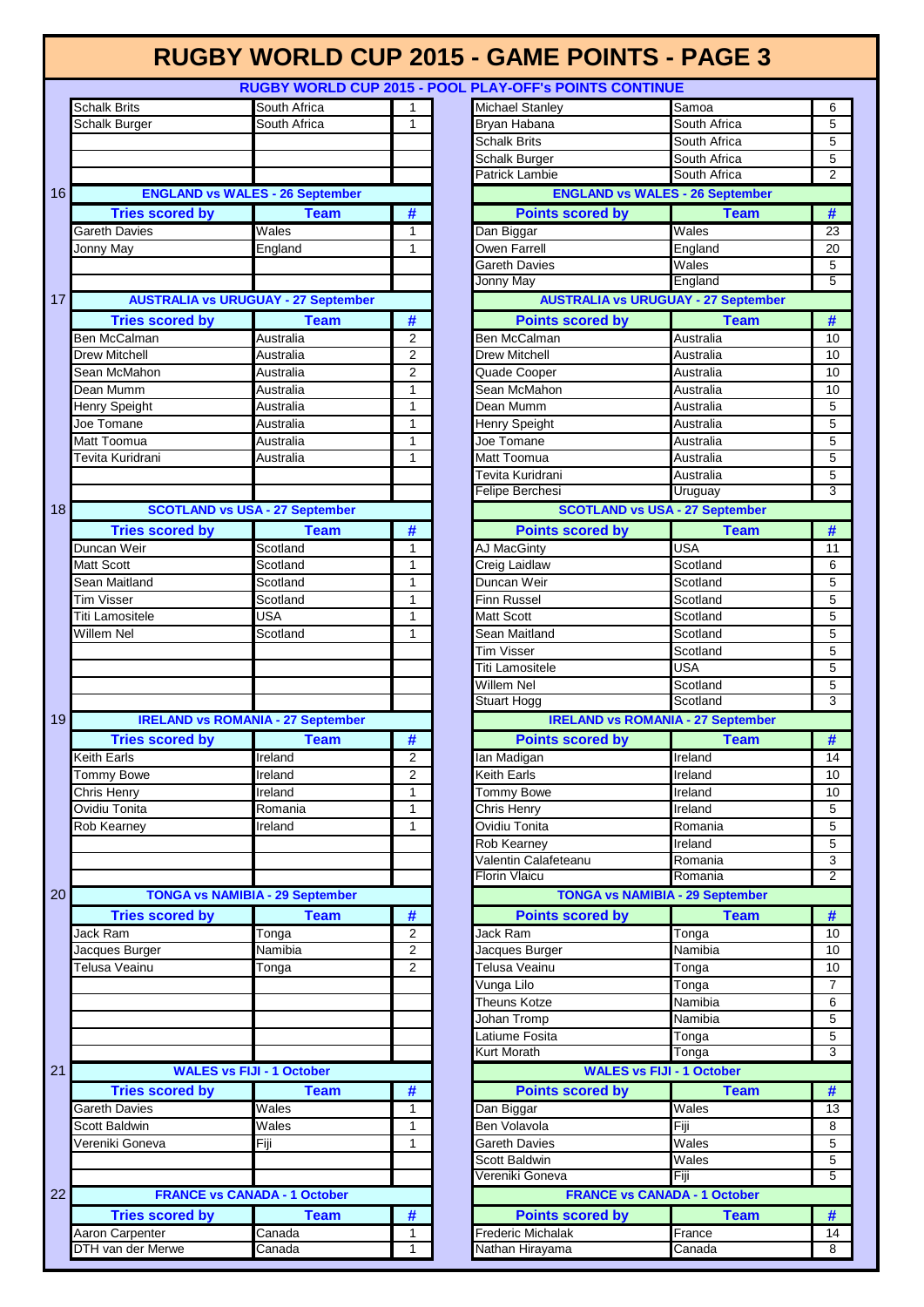#### **RUGBY WORLD CUP 2015 - GAME POINTS - PAGE 4 RUGBY WORLD CUP 2015 - POOL PLAY-OFF's POINTS CONTINUE** Guilhem Guirado **France France** 1 Aaron Carpenter Canada 5 5 Pascal Pape **France** France 1 DTH van der Merwe Canada 5 Rabah Slimani **France** France 1 Guilhem Guirado France 5 Remy Grosso France 1 Pascal Pape France 5 Wesley Fofana **France** France 1 Rabah Slimani France 5 Remy Grosso **France** France 5 Wesley Fofana **France** France 5 Morgan Parra **Communist Communist Prance** 2 **NEW ZEALAND vs GEORGIA - 2 October NEW ZEALAND vs GEORGIA - 2 October** 23 **Tries scored by Team # Points scored by Team #** Julian Savea New Zealand 3 Julian Savea New Zealand 15 Beka Tsiklauri Georgia 1 Dan Carter New Zealand 8 Dane Coles **New Zealand** 1 Beka Tsiklauri Georgia 6 Beka Tsiklauri Georgia 6 Beka Tsiklauri Georgia 6 Beka Tsiklauri Kieran Read New Zealand 1 Dane Coles New Zealand 5 Malikai Fekitoa **New Zealand** 11 Kieran Read New Zealand 5 Waisake Naholo **New Zealand** 1 Lasha Malaguradze Georgia **Georgia** 5 Malikai Fekitoa **New Zealand** 5 Waisake Naholo **New Zealand** 5 24 **SAMOA vs JAPAN - 3 October SAMOA vs JAPAN - 3 October Tries scored by Team # Points scored by Team #** Akihito Yamada Japan 1 Ayumu Goromaru Japan 16 Japan - Penalty Tries **Japan 1 | Akihito Yamada** Japan 5 | 5 Paul Perez **Samoa** 1 Japan - Penalty Tries Japan 3 Japan 5 Paul Perez 5 25 **SOUTH AFRICA vs SCOTLAND - 3 October SOUTH AFRICA vs SCOTLAND - 3 October**  $\geq$ **Tries scored by Team # Points scored by Team #** Bismarck du Plessis South Africa 1 1 Handré Pollard South Africa 19 Bryan Habana **South Africa** 1 1 Creig Laidlaw Scotland Scotland 8 JP Pietersen South Africa 1 Bismarck du Plessis South Africa 5 Tommy Seymour Scotland 1 Bryan Habana South Africa 5 JP Pietersen South Africa 5 Tommy Seymour Scotland 5 Duncan Weir **Scotland** 3 **ENGLAND vs AUSTRALIA - 3 October** 26 **ENGLAND vs AUSTRALIA - 3 October Tries scored by Team # Points scored by Team #** Bernard Foley Australia 2 Bernard Foley Australia 28 Anthony Watson **England England** 1 Owen Farrell **England** 8 **8** Matt Giteau **Australia** Australia 1 Anthony Watson **England** 5 Matt Giteau **Australia** 5 27 **ARGENTINA vs TONGA - 4 October ARGENTINA vs TONGA - 4 October Tries scored by Team # Points scored by Team #** Joaquin Tuculet Argentina 1 Nicholás Sánchez Argentina 25 Juan Imhoff Argentina 1 Kurt Morath Tonga 11 Julian Montoya Argentina 1 Joaquin Tuculet Argentina 5 Kurt Morath **Tonga** 1 Juan Imhoff **Argentina** Argentina 5 Nicholás Sánchez **Argentina** 1 **Julian Montoya** Argentina 5<br>Santiago Cordero Argentina 1 **Julian Montoya** Argentina 5 Argentina 1 1 Santiago Cordero Argentina 5 Soane Tong'uiha Tonga 1 Soane Tong'uiha Tonga 5 28 **IRELAND vs ITALY - 4 October IRELAND vs ITALY - 4 October Tries scored by Team # Points scored by Team #** Keith Earls **Indian Ireland** 1 **1** Johnny Sexton **Ireland** 11 **I** Tommaso Allan **Italy** 1taly 150 and 150 and 160 and 160 and 160 and 160 and 160 and 160 and 160 and 160 and 160 and 160 and 160 and 160 and 160 and 160 and 160 and 160 and 160 and 160 and 160 and 160 and 160 and 160 and 16 **Keith Earls I**reland 5 29 **CANADA vs ROMANIA - 6 October CANADA vs ROMANIA - 6 October Tries scored by Team # Points scored by Team #** Mihai Macovei Romania 2 Mihai Macovei Romania 10 DTH vd Merwe **Canada 1 Florin Vlaicu Romania** Romania 1 7 Jeff Hassler **Canada** Canada 1 DTH vd Merwe Canada 5 **Jeff Hassler** 5 Gordon McRorie **Canada** 3 Nathan Hirayama **2** Canada 2 30 **FIJI vs URUGUAY - 6 October FIJI vs URUGUAY - 6 OctoberTries scored by Team # Points scored by Team #** Fiji - Penalty Tries Fiji **Fiji** 17 Nemani Nadolo Fiji 17 Nemani Nadolo Fiji 17

Agustin Ormaechea Uruguay 1 Fiji - Penalty Tries Fiji 10 Carlos Arboleya **1 | Uruguay 1 | Agustin Ormaechea** Uruguay 5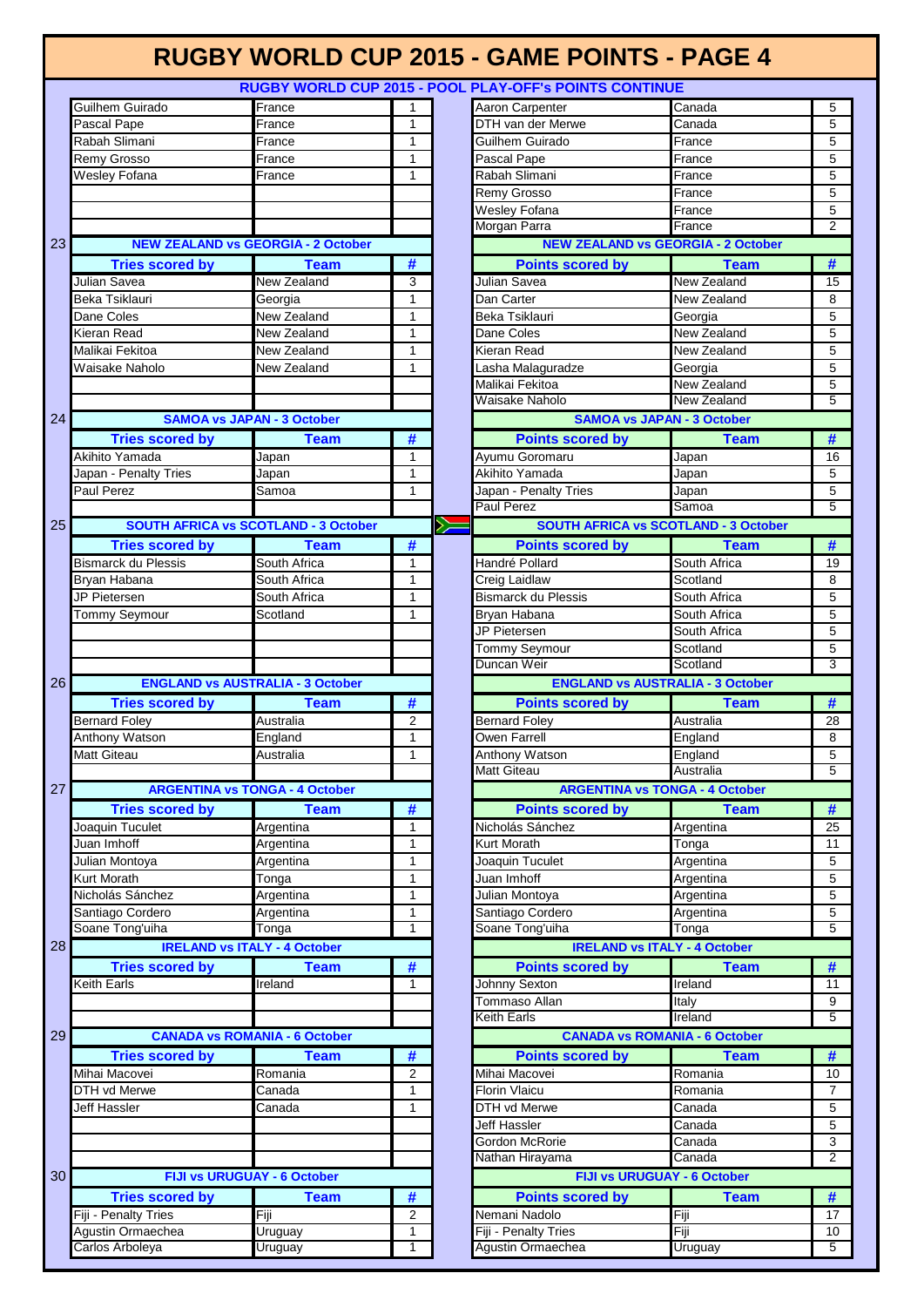|    |                                |                                          |                |       | RUGBY WORLD CUP 2015 - POOL PLAY-OFF'S POINTS CONTINUE |                    |                |
|----|--------------------------------|------------------------------------------|----------------|-------|--------------------------------------------------------|--------------------|----------------|
|    | Kini Murimurivalu              | Fiji                                     | 1              |       | Alejo Duran                                            | Uruguay            | 5              |
|    | Leone Nakarawa                 | Fiji                                     | 1              |       | Carlos Arboleya                                        | Uruguay            | 5              |
|    | Nemani Nadolo                  | Fiji                                     | 1              |       | Kini Murimurivalu                                      | Fiji               | 5              |
|    | Nemia Kenatale                 | Fiji                                     | 1              |       | eone Nakarawa                                          | Fiji               | 5              |
|    | Tevita Cavui                   | Fiji                                     | 1              |       | Nemia Kenatale                                         | Fiji               | 5              |
|    |                                |                                          |                |       | <b>Tevita Cavui</b>                                    | Fiji               | 5              |
| 31 |                                | <b>SOUTH AFRICA vs USA - 7 October</b>   |                | $\gg$ | <b>SOUTH AFRICA vs USA - 7 October</b>                 |                    |                |
|    | <b>Tries scored by</b>         | <b>Team</b>                              | #              |       | <b>Points scored by</b>                                | <b>Team</b>        | #              |
|    | Bryan Habana                   | South Africa                             | 3              |       | Bryan Habana                                           | South Africa       | 15             |
|    | Francois Louw                  | South Africa                             | $\overline{2}$ |       | <b>Francois Louw</b>                                   | South Africa       | 10             |
|    | Bismarck du Plessis            | South Africa                             | 1              |       | Handré Pollard                                         | South Africa       | 8              |
|    | Damian de Allende              | South Africa                             | 1              |       | Morne Steyn                                            | South Africa       | 6              |
|    | Jesse Kriel                    | South Africa                             | 1              |       | <b>Bismarck du Plessis</b>                             | South Africa       | 5              |
|    | Lwazi Mvovo                    | South Africa                             | 1              |       | Damian de Allende                                      | South Africa       | 5              |
|    | South Africa - Penalty Tries   | South Africa                             | $\mathbf{1}$   |       | Jesse Kriel                                            | South Africa       | 5              |
|    |                                |                                          |                |       | -wazi Mvovo                                            | South Africa       | 5              |
|    |                                |                                          |                |       | South Africa - Penalty Tries                           | South Africa       | $\overline{5}$ |
| 32 |                                | <b>NAMIBIA vs GEORGIA - 7 October</b>    |                |       | <b>NAMIBIA vs GEORGIA - 7 October</b>                  |                    |                |
|    |                                |                                          |                |       |                                                        |                    |                |
|    | <b>Tries scored by</b>         | <b>Team</b>                              | #              |       | <b>Points scored by</b>                                | <b>Team</b>        | #              |
|    | Lasha Malaguradze              | Georgia                                  | 1              |       | Theuns Kotze                                           | Namibia            | 16             |
|    | Mamuka Gorgodze                | Georgia                                  | 1              |       | Merab Kvirikashvili                                    | Georgia            | $\overline{7}$ |
|    | <b>Theuns Kotze</b>            | Namibia                                  | 1              |       | Lasha Malaguradze                                      | Georgia            | $\overline{5}$ |
|    |                                |                                          |                |       | Mamuka Gorgodze                                        | Georgia            | $\overline{5}$ |
| 33 |                                | <b>NEW ZEALAND vs TONGA - 9 October</b>  |                |       | <b>NEW ZEALAND vs TONGA - 9 October</b>                |                    |                |
|    | <b>Tries scored by</b>         | <b>Team</b>                              | #              |       | <b>Points scored by</b>                                | <b>Team</b>        | #              |
|    | Nehe Milner-Skudder            | New Zealand                              | $\overline{2}$ |       | Dan Carter                                             | New Zealand        | 12             |
|    | <b>Ben Smith</b>               | New Zealand                              | 1              |       | Nehe Milner-Skudder                                    | <b>New Zealand</b> | 10             |
|    | Ma'a Nonu                      | New Zealand                              | 1              |       | <b>Kurt Morath</b>                                     | Tonga              | 9              |
|    | Sam Cane                       | New Zealand                              | 1              |       | <b>Ben Smith</b>                                       | <b>New Zealand</b> | 5              |
|    | Sonny Bill Williams            | New Zealand                              | 1              |       | Ma'a Nonu                                              | New Zealand        | 5              |
|    | Tony Woodcock                  | New Zealand                              | 1              |       | Sam Cane                                               | New Zealand        | 5              |
|    |                                |                                          |                |       | Sonny Bill Williams                                    | <b>New Zealand</b> | $\mathbf 5$    |
|    |                                |                                          |                |       | <b>Tony Woodcock</b>                                   | New Zealand        | 5              |
| 34 |                                | <b>SAMOA vs SCOTLAND - 10 October</b>    |                |       | <b>SAMOA vs SCOTLAND - 10 October</b>                  |                    |                |
|    | <b>Tries scored by</b>         | <b>Team</b>                              | #              |       | <b>Points scored by</b>                                | <b>Team</b>        | #              |
|    | Creig Laidlaw                  | Scotland                                 | 1              |       | Creig Laidlaw                                          | Scotland           | 26             |
|    | John Hardie                    | Scotland                                 | 1              |       | Tusi Pisi                                              | Samoa              | 16             |
|    | Ma'atulimanu Lelataua          | Samoa                                    | 1              |       | John Hardie                                            | Scotland           | 5              |
|    | Motu Matu'u                    | Samoa                                    | 1              |       | Ma'atulimanu Lelataua                                  | Samoa              | 5              |
|    | Rey Lee-Lo                     | Samoa                                    | 1              |       | Motu Matu'u                                            | Samoa              | $\overline{5}$ |
|    | <b>Tommy Seymour</b>           | Scotland                                 | 1              |       | Rey Lee-Lo                                             | Samoa              | 5              |
|    | Tusi Pisi                      | Samoa                                    | 1              |       | <b>Tommy Seymour</b>                                   | Scotland           | 5              |
|    |                                |                                          |                |       | <b>Patrick Faapale</b>                                 | Samoa              | $\overline{2}$ |
| 35 |                                | <b>AUSTRALIA vs WALES - 10 October</b>   |                |       | <b>AUSTRALIA vs WALES - 10 October</b>                 |                    |                |
|    | <b>Tries scored by</b>         | <b>Team</b>                              | #              |       | <b>Points scored by</b>                                | <b>Team</b>        | #              |
|    |                                |                                          |                |       | <b>Bernard Foley</b>                                   | Australia          | 15             |
|    |                                |                                          |                |       | Dan Biggar                                             | Wales              | 6              |
| 36 |                                | <b>ENGLAND vs URUGUAY - 10 October</b>   |                |       | <b>ENGLAND vs URUGUAY - 10 October</b>                 |                    |                |
|    | <b>Tries scored by</b>         | <b>Team</b>                              | #              |       | <b>Points scored by</b>                                | <b>Team</b>        | #              |
|    | Jack Nowell                    | England                                  | 3              |       | <b>Jack Nowell</b>                                     | England            | 15             |
|    | Nick Easter                    | England                                  | 3              |       | Nick Easter                                            | England            | 15             |
|    | Anthony Watson                 | England                                  | $\overline{2}$ |       | Anthony Watson                                         | England            | 10             |
|    | <b>England - Penalty Tries</b> | England                                  | 1              |       | Owen Farrell                                           | England            | 8              |
|    | Henry Slade                    | England                                  | 1              |       | <b>England - Penalty Tries</b>                         | England            | 5              |
|    |                                |                                          |                |       | <b>Henry Slade</b>                                     | England            | 5              |
|    |                                |                                          |                |       | Felipe Berchesi                                        | Uruguay            | 3              |
|    |                                |                                          |                |       | George Ford                                            | England            | $\overline{2}$ |
| 37 |                                | <b>ARGENTINA vs NAMIBIA - 11 October</b> |                |       | <b>ARGENTINA vs NAMIBIA - 11 October</b>               |                    |                |
|    | <b>Tries scored by</b>         | <b>Team</b>                              | #              |       | <b>Points scored by</b>                                | <b>Team</b>        | $\#$           |
|    | Juan Martin Hernandez          | Argentina                                | 1              |       | Santiago Gonzalez Iglesias                             | Argentina          | 11             |
|    | Eugene Jantjes                 | Namibia                                  | 1              |       | Juan Pablo Socino                                      | Argentina          | 8              |
|    | Facundo Isa                    | Argentina                                | 1              |       | Eugene Jantjes                                         | Namibia            | 5              |
|    | Horacio Agulla                 | Argentina                                | 1              |       | Facundo Isa                                            | Argentina          | 5              |
|    | JC Greyling                    | Namibia                                  | $\mathbf{1}$   |       | Horacio Agulla                                         | Argentina          | 5              |
|    | Johan Tromp                    | Namibia                                  | 1              |       | JC Greyling                                            | Namibia            | 5              |
|    | Julian Montoya                 | Argentina                                | 1              |       | Johan Tromp                                            | Namibia            | $\overline{5}$ |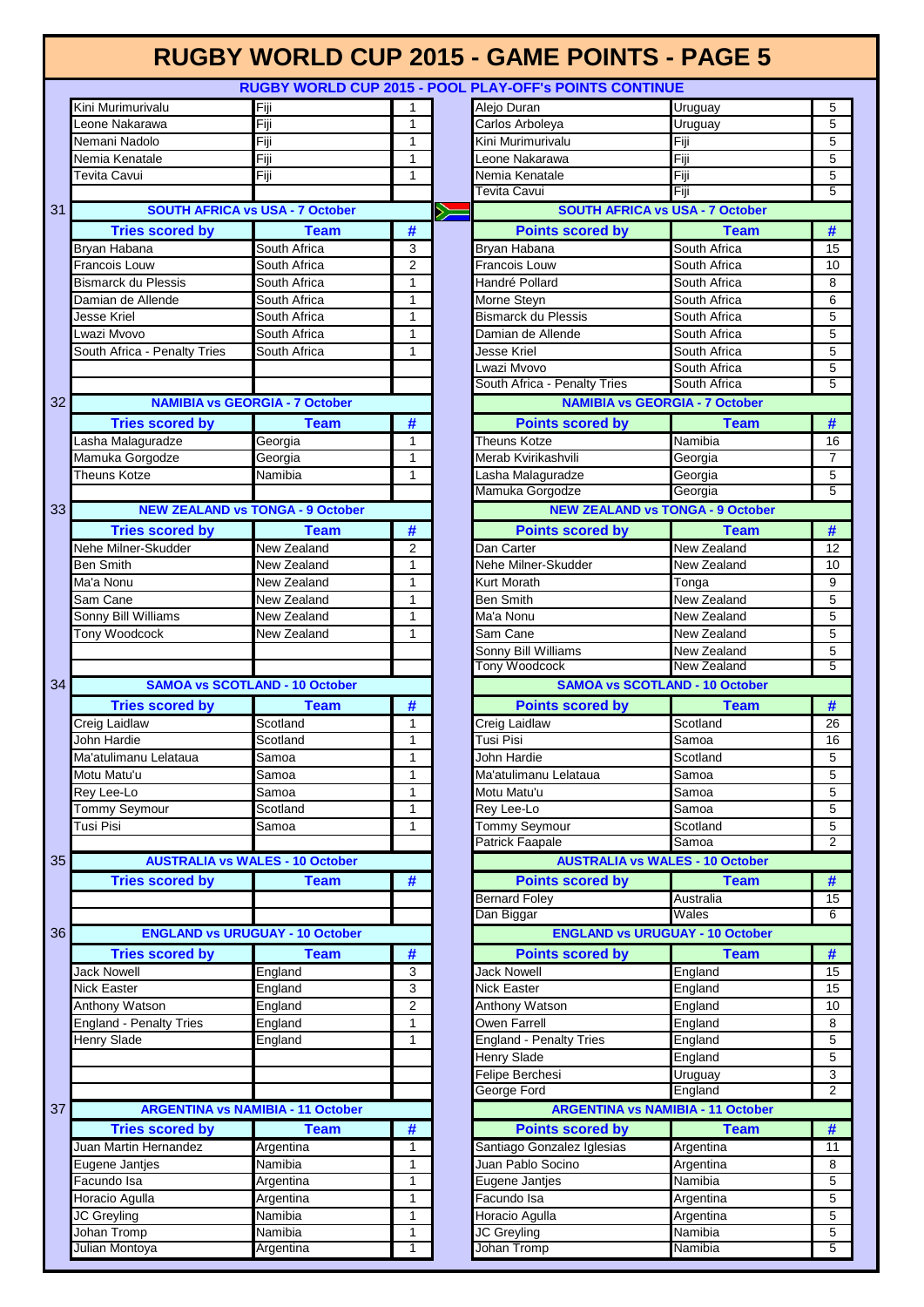### **RUGBY WORLD CUP 2015 - POOL PLAY-OFF's POINTS CONTINUE**

|    | Leonardo Senatore                                   | Argentina                                          | 1                     |                  |
|----|-----------------------------------------------------|----------------------------------------------------|-----------------------|------------------|
|    | Lucas Noguera                                       | Argentina                                          | 1                     |                  |
|    | Matias Alemanno                                     | Argentina                                          | 1                     |                  |
|    | Matias Moroni                                       | Argentina                                          | 1                     |                  |
|    | <b>Tomas Cubelli</b>                                | Argentina                                          | 1                     |                  |
|    |                                                     |                                                    |                       |                  |
|    |                                                     |                                                    |                       |                  |
|    |                                                     |                                                    |                       |                  |
|    |                                                     |                                                    |                       |                  |
| 38 |                                                     | <b>ITALY vs ROMANIA - 11 October</b>               |                       |                  |
|    | <b>Tries scored by</b>                              | <b>Team</b>                                        | #                     |                  |
|    |                                                     |                                                    |                       |                  |
|    | <b>Adrian Apostol</b>                               | Romania                                            | 2                     |                  |
|    | Alessandro Zanni                                    | <b>Italy</b>                                       | 1                     |                  |
|    | Eduardo Gori                                        | Italy                                              | 1                     |                  |
|    | Leonardo Sarto                                      | Italy                                              | 1                     |                  |
|    | Tommaso Allan                                       | Italy                                              | 1                     |                  |
|    | Valentin Poparlan                                   | Romania                                            | 1                     |                  |
|    |                                                     |                                                    |                       |                  |
|    |                                                     |                                                    |                       |                  |
| 39 |                                                     | <b>FRANCE vs IRELAND - 11 October</b>              |                       |                  |
|    | <b>Tries scored by</b>                              | <b>Team</b>                                        | #                     |                  |
|    | Conor Murray                                        | Ireland                                            | 1                     |                  |
|    | Rob Kearney                                         | Ireland                                            | 1                     |                  |
|    |                                                     |                                                    |                       |                  |
|    |                                                     |                                                    |                       |                  |
|    |                                                     |                                                    |                       |                  |
|    |                                                     |                                                    |                       |                  |
|    |                                                     |                                                    |                       |                  |
| 40 |                                                     | <b>USA vs JAPAN - 11 October</b>                   |                       |                  |
|    |                                                     |                                                    |                       |                  |
|    | <b>Tries scored by</b>                              | Team                                               | #                     |                  |
|    | Amanaki Mafi                                        | Japan                                              | 1                     |                  |
|    | Chris Wyles                                         | <b>USA</b>                                         | 1                     |                  |
|    | Kotaro Matsushima                                   | Japan                                              | 1                     |                  |
|    | Takudzwa Ngwenya                                    | <b>USA</b>                                         | 1                     |                  |
|    | Yoshikazu Fujita                                    | Japan                                              | 1                     |                  |
|    |                                                     |                                                    |                       |                  |
|    |                                                     |                                                    |                       |                  |
|    |                                                     |                                                    |                       |                  |
|    |                                                     |                                                    |                       |                  |
|    |                                                     |                                                    |                       |                  |
| 41 |                                                     |                                                    | <b>WORLD CUP - QU</b> |                  |
|    |                                                     |                                                    |                       |                  |
|    |                                                     | SOUTH AFRICA (B1) vs WALES (A2) - 17 October       |                       | $\sum_{i=1}^{n}$ |
|    | <b>Tries scored by</b>                              | <b>Team</b>                                        | #                     |                  |
|    | Fourie du Preez                                     | South Africa                                       | 1                     |                  |
|    | <b>Gareth Davies</b>                                | Wales                                              | 1                     |                  |
|    |                                                     |                                                    |                       |                  |
|    |                                                     |                                                    |                       |                  |
|    |                                                     |                                                    |                       |                  |
| 42 | <b>NEW ZEALAND (C1) vs FRANCE (D2) - 17 October</b> |                                                    |                       |                  |
|    | <b>Tries scored by</b>                              | <b>Team</b>                                        | #                     |                  |
|    | Julian Savea                                        | New Zealand                                        | 3                     |                  |
|    |                                                     |                                                    |                       |                  |
|    | Tawera Kerr-Barlow                                  | New Zealand                                        | 2                     |                  |
|    | <b>Brodie Retallic</b>                              | New Zealand                                        | 1                     |                  |
|    | Jerome Kaino                                        | New Zealand                                        | 1                     |                  |
|    | Kieran Read                                         | New Zealand                                        | 1                     |                  |
|    | Louis Picamoles                                     | France                                             | 1                     |                  |
|    | Nehe Millner-Skudder                                | New Zealand                                        | 1                     |                  |
|    |                                                     |                                                    |                       |                  |
|    |                                                     |                                                    |                       |                  |
|    |                                                     |                                                    |                       |                  |
|    |                                                     |                                                    |                       |                  |
| 43 |                                                     | <b>IRELAND (D1) vs ARGENTINA (C2) - 18 October</b> |                       |                  |
|    |                                                     |                                                    |                       |                  |
|    | <b>Tries scored by</b>                              | <b>Team</b>                                        | #                     |                  |
|    | Juan Imhoff                                         | Argentina                                          | 2                     |                  |
|    | Joaquin Tuculet                                     | Argentina                                          | 1                     |                  |
|    | Jordi Murphy                                        | Ireland                                            | 1                     |                  |
|    | Luke Fitzgerald                                     | Ireland                                            | 1                     |                  |
|    | Matias Moroni                                       | Argentina                                          | 1                     |                  |
|    |                                                     |                                                    |                       |                  |
|    |                                                     |                                                    |                       |                  |

| Leonardo Senatore      | Argentina                             | 1 | Juan Martin Hernandez                 | Argentina   | 5              |
|------------------------|---------------------------------------|---|---------------------------------------|-------------|----------------|
| Lucas Noguera          | Argentina                             | 1 | Julian Montoya                        | Argentina   | 5              |
| Matias Alemanno        | Argentina                             | 1 | eonardo Senatore                      | Argentina   | 5              |
| Matias Moroni          | Argentina                             | 1 | Lucas Noguera                         | Argentina   | 5              |
| <b>Tomas Cubelli</b>   | Argentina                             | 1 | Matias Alemanno                       | Argentina   | 5              |
|                        |                                       |   | Matias Moroni                         | Argentina   | 5              |
|                        |                                       |   | Tomas Cubelli                         | Argentina   | 5              |
|                        |                                       |   | Theuns Kotze                          | Namibia     | 4              |
|                        | <b>ITALY vs ROMANIA - 11 October</b>  |   | <b>ITALY vs ROMANIA - 11 October</b>  |             |                |
| <b>Tries scored by</b> | <b>Team</b>                           | # | <b>Points scored by</b>               | <b>Team</b> | #              |
| Adrian Apostol         | Romania                               | 2 | Tommaso Allan                         | Italy       | 17             |
| Alessandro Zanni       | Italy                                 | 1 | Adrian Apostol                        | Romania     | 10             |
| Eduardo Gori           | Italy                                 | 1 | <b>Florin Vlaicu</b>                  | Romania     | $\overline{7}$ |
| Leonardo Sarto         | Italy                                 | 1 | Alessandro Zanni                      | Italy       | 5              |
| Tommaso Allan          | Italy                                 | 1 | Eduardo Gori                          | Italy       | 5              |
| Valentin Poparlan      | Romania                               | 1 | eonardo Sarto                         | Italy       | 5              |
|                        |                                       |   | Valentin Poparlan                     | Romania     | 5              |
|                        | <b>FRANCE vs IRELAND - 11 October</b> |   | <b>FRANCE vs IRELAND - 11 October</b> |             |                |
| <b>Tries scored by</b> | <b>Team</b>                           | # | <b>Points scored by</b>               | <b>Team</b> | #              |
| Conor Murray           | Ireland                               | 1 | lan Madigan                           | Ireland     | 8              |
| Rob Kearney            | Ireland                               | 1 | Johnny Sexton                         | Ireland     | 6              |
|                        |                                       |   | <b>Scott Speddig</b>                  | France      | 6              |
|                        |                                       |   | Conor Murrav                          | Ireland     | 5              |
|                        |                                       |   | Rob Kearney                           | Ireland     | 5              |
|                        |                                       |   | Morgan Parra                          | France      | 3              |
|                        | <b>USA vs JAPAN - 11 October</b>      |   | <b>USA vs JAPAN - 11 October</b>      |             |                |
| <b>Tries scored by</b> | <b>Team</b>                           | # | <b>Points scored by</b>               | <b>Team</b> | #              |
| Amanaki Mafi           | Japan                                 | 1 | Ayumu Goromaru                        | Japan       | 13             |
| Chris Wyles            | USA                                   | 1 | <b>AJ MacGinty</b>                    | <b>USA</b>  | 8              |
| Kotaro Matsushima      | Japan                                 | 1 | Amanaki Mafi                          | Japan       | 5              |
| Takudzwa Ngwenya       | USA                                   | 1 | Chris Wyles                           | <b>USA</b>  | 5              |
| Yoshikazu Fujita       | Japan                                 | 1 | Kotaro Matsushima                     | Japan       | 5              |
|                        |                                       |   | Takudzwa Ngwenya                      | <b>USA</b>  | 5              |
|                        |                                       |   | Yoshikazu Fujita                      | Japan       | $\overline{5}$ |
|                        |                                       |   |                                       |             |                |

### **P - QUARTER FINALS**

| SOUTH AFRICA (B1) vs WALES (A2) - 17 October |                                                     |                |  | SOUTH AFRICA (B1) vs WALES (A2) - 17 October       |                    |                |
|----------------------------------------------|-----------------------------------------------------|----------------|--|----------------------------------------------------|--------------------|----------------|
| <b>Tries scored by</b>                       | <b>Team</b>                                         | #              |  | <b>Points scored by</b>                            | <b>Team</b>        | #              |
| Fourie du Preez                              | South Africa                                        |                |  | Handré Pollard                                     | South Africa       | 18             |
| <b>Gareth Davies</b>                         | Wales                                               | 1              |  | Dan Biggar                                         | Wales              | 14             |
|                                              |                                                     |                |  | Fourie du Preez                                    | South Africa       | 5              |
|                                              |                                                     |                |  | Gareth Davies                                      | Wales              | 5              |
|                                              | <b>NEW ZEALAND (C1) vs FRANCE (D2) - 17 October</b> |                |  | NEW ZEALAND (C1) vs FRANCE (D2) - 17 October       |                    |                |
| <b>Tries scored by</b>                       | <b>Team</b>                                         | #              |  | <b>Points scored by</b>                            | <b>Team</b>        | #              |
| Julian Savea                                 | New Zealand                                         | 3              |  | Dan Carter                                         | <b>New Zealand</b> | 17             |
| Tawera Kerr-Barlow                           | New Zealand                                         | $\overline{2}$ |  | Julian Savea                                       | New Zealand        | 15             |
| <b>Brodie Retallic</b>                       | New Zealand                                         | 1              |  | Tawera Kerr-Barlow                                 | New Zealand        | 10             |
| Jerome Kaino                                 | New Zealand                                         | 1              |  | <b>Brodie Retallic</b>                             | New Zealand        | 5              |
| Kieran Read                                  | New Zealand                                         | 1              |  | Jerome Kaino                                       | New Zealand        | 5              |
| Louis Picamoles                              | France                                              | 1              |  | Kieran Read                                        | New Zealand        | 5              |
| Nehe Millner-Skudder                         | New Zealand                                         | 1              |  | Louis Picamoles                                    | France             | 5              |
|                                              |                                                     |                |  | Morgan Parra                                       | France             | 5              |
|                                              |                                                     |                |  | Nehe Millner-Skudder                               | New Zealand        | 5              |
|                                              |                                                     |                |  | <b>Scott Spedding</b>                              | France             | 3              |
|                                              | <b>IRELAND (D1) vs ARGENTINA (C2) - 18 October</b>  |                |  | <b>IRELAND (D1) vs ARGENTINA (C2) - 18 October</b> |                    |                |
| <b>Tries scored by</b>                       | <b>Team</b>                                         | #              |  | <b>Points scored by</b>                            | <b>Team</b>        | #              |
| Juan Imhoff                                  | Argentina                                           | $\overline{2}$ |  | Nicholás Sánchez                                   | Argentina          | 23             |
| Joaquin Tuculet                              | Argentina                                           | 1              |  | lan Madigan                                        | Ireland            | 10             |
| Jordi Murphy                                 | Ireland                                             | 1              |  | Juan Imhoff                                        | Argentina          | 10             |
| Luke Fitzgerald                              | Ireland                                             | 1              |  | Joaquin Tuculet                                    | Argentina          | 5              |
| Matias Moroni                                | Argentina                                           | 1              |  | Jordi Murphy                                       | Ireland            | 5              |
|                                              |                                                     |                |  | Luke Fitzgerald                                    | Ireland            | 5              |
|                                              |                                                     |                |  | Matias Moroni                                      | Argentina          | $\overline{5}$ |
|                                              |                                                     |                |  |                                                    |                    |                |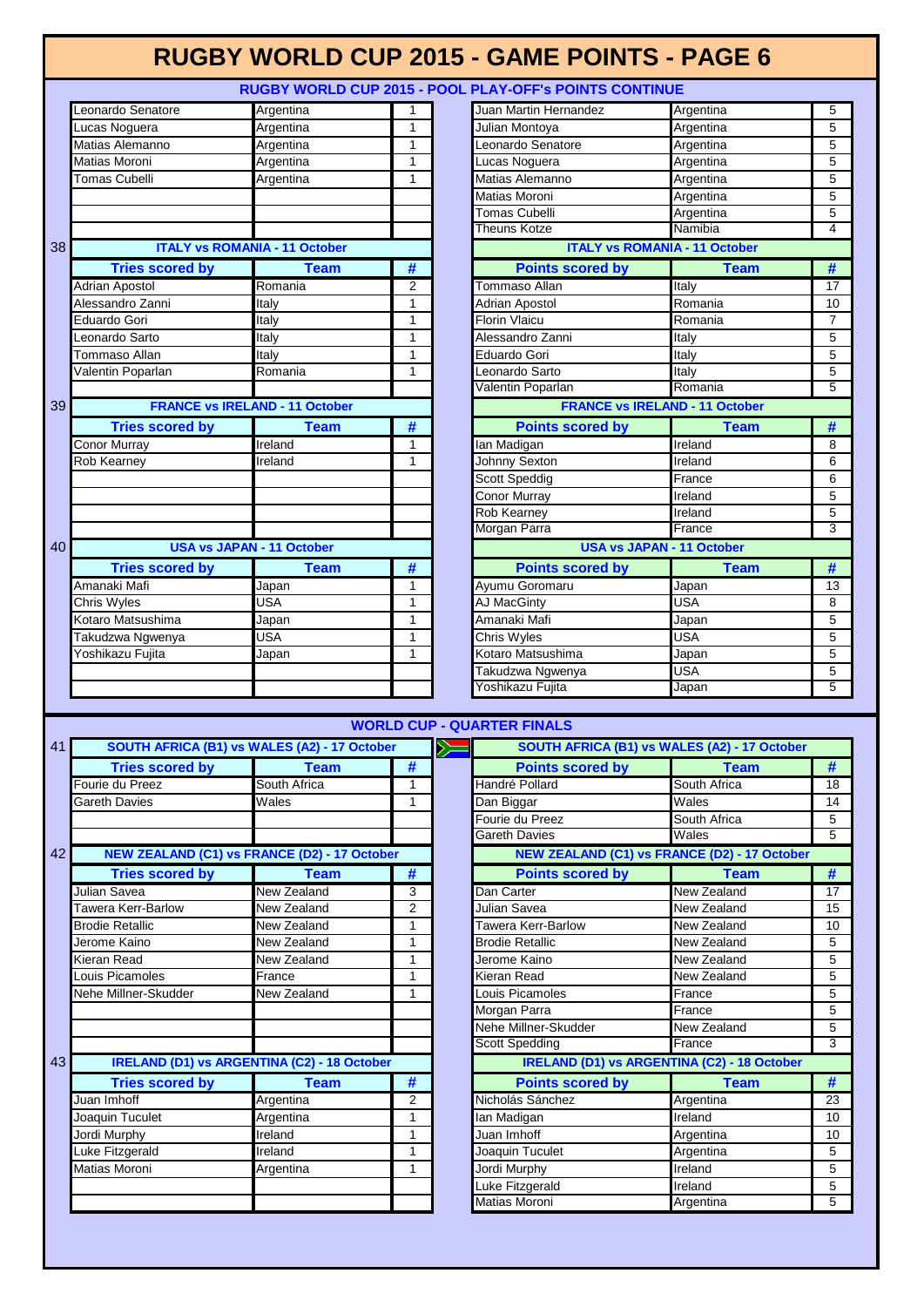|    |                                                         |                                                     |                |            | <b>RUGBY WORLD CUP 2015 - GAME POINTS - PAGE 7</b>      |                                                     |                |
|----|---------------------------------------------------------|-----------------------------------------------------|----------------|------------|---------------------------------------------------------|-----------------------------------------------------|----------------|
|    |                                                         | <b>WORLD CUP - QUARTER FINALS CONTINUED</b>         |                |            | <b>WORLD CUP - QUARTER FINALS CONTINUED</b>             |                                                     |                |
| 44 |                                                         | <b>AUSTRALIA (A1) vs SCOTLAND (B2) - 18 October</b> |                |            |                                                         | <b>AUSTRALIA (A1) vs SCOTLAND (B2) - 18 October</b> |                |
|    | <b>Tries scored by</b>                                  | <b>Team</b>                                         | #              |            | <b>Points scored by</b>                                 | <b>Team</b>                                         | #              |
|    | Drew Mitchell                                           | Australia                                           | $\overline{2}$ |            | Creig Laidlaw                                           | Scotland                                            | 19             |
|    | Adam Ashley-Cooper                                      | Australia                                           | 1              |            | <b>Bernard Foley</b>                                    | Australia                                           | 10             |
|    | Mark Bennett                                            | Scotland                                            | $\mathbf{1}$   |            | <b>Drew Mitchell</b>                                    | Australia                                           | 10             |
|    | Michael Hooper                                          | Australia                                           | 1              |            | <b>Adam Ashley-Cooper</b>                               | Australia                                           | 5              |
|    | Peter Horne                                             | Scotland                                            | $\mathbf{1}$   |            | Mark Bennett                                            | Scotland                                            | 5              |
|    | Tevita Kuridrani                                        | Australia                                           | $\mathbf{1}$   |            | Michael Hooper                                          | Australia                                           | 5              |
|    | Tommy Seymour                                           | Scotland                                            | $\mathbf{1}$   |            | Peter Horne                                             | Scotland                                            | 5              |
|    |                                                         |                                                     |                |            | Tevita Kuridrani                                        | Australia                                           | 5              |
|    |                                                         |                                                     |                |            | Tommy Seymour                                           | Scotland                                            | 5              |
|    |                                                         |                                                     |                |            |                                                         |                                                     |                |
|    |                                                         | <b>WORLD CUP - SEMI FINALS</b>                      |                |            |                                                         | <b>WORLD CUP - SEMI FINALS</b>                      |                |
| 45 | SOUTH AFRICA WQF1 vs NEW ZEALAND WQF2 - 24 Oct          |                                                     |                | $\gg$      | SOUTH AFRICA WQF1 vs NEW ZEALAND WQF2 - 24 Oct          |                                                     |                |
|    | <b>Tries scored by</b>                                  | <b>Team</b>                                         | #              |            | <b>Points scored by</b>                                 | <b>Team</b>                                         | #              |
|    | <b>Beauden Barrett</b>                                  | New Zealand                                         | 1              |            | Handré Pollard                                          | South Africa                                        | 15             |
|    | Jerome Kaino                                            | New Zealand                                         | $\mathbf{1}$   |            | Dan Carter                                              | New Zealand                                         | 10             |
|    |                                                         |                                                     |                |            | <b>Beauden Barrett</b>                                  | New Zealand                                         | 5              |
|    |                                                         |                                                     |                |            | Jerome Kaino                                            | New Zealand                                         | 5              |
|    |                                                         |                                                     |                |            | Patrick Lambie                                          | South Africa                                        | 3              |
| 46 | <b>ARGENTINA WQF3 vs AUSTRALIA WQF4 - 25 October</b>    |                                                     |                |            | <b>ARGENTINA WQF3 vs AUSTRALIA WQF4 - 25 October</b>    |                                                     |                |
|    | <b>Tries scored by</b>                                  | <b>Team</b>                                         | #              |            | <b>Points scored by</b>                                 | <b>Team</b>                                         | #              |
|    | Adam Ashley-Cooper                                      | Australia                                           | 3              |            | Adam Ashley-Cooper                                      | Australia                                           | 15             |
|    | Rob Simmons                                             | Australia                                           | $\mathbf{1}$   |            | Nicholás Sánchez                                        | Argentina                                           | 15             |
|    |                                                         |                                                     |                |            | <b>Bernard Foley</b>                                    | Australia                                           | 9              |
|    |                                                         |                                                     |                |            | <b>Rob Simmons</b>                                      | Australia                                           | $\overline{5}$ |
|    |                                                         | <b>WORLD CUP - 3rd PLACE PLAY-OFF</b>               |                |            |                                                         | <b>WORLD CUP - 3rd PLACE PLAY-OFF</b>               |                |
| 47 | <b>SOUTH AFRICA LSF1 vs ARGENTINA LSF2 - 30 October</b> |                                                     |                | $\searrow$ | <b>SOUTH AFRICA LSF1 vs ARGENTINA LSF2 - 30 October</b> |                                                     |                |
|    | <b>Tries scored by</b>                                  | <b>Team</b>                                         | #              |            | <b>Points scored by</b>                                 | <b>Team</b>                                         | #              |
|    | Eben Etzebeth                                           | South Africa                                        | 1              |            | Handré Pollard                                          | South Africa                                        | 14             |
|    | JP Pietersen                                            | South Africa                                        | $\mathbf{1}$   |            | Nicholás Sánchez                                        | Argentina                                           | 8              |
|    | Juan Pablo Orlandi                                      | Argentina                                           | $\mathbf{1}$   |            | Eben Etzebeth                                           | South Africa                                        | 5              |
|    |                                                         |                                                     |                |            | JP Pietersen                                            | South Africa                                        | 5              |
|    |                                                         |                                                     |                |            | Juan Pablo Orlandi                                      | Argentina                                           | 5              |
|    |                                                         |                                                     |                |            |                                                         |                                                     |                |
|    |                                                         | <b>WORLD CUP - FINAL</b>                            |                |            |                                                         | <b>WORLD CUP - FINAL</b>                            |                |
| 48 | <b>NEW ZEALAND WSF1 vs AUSTRALIA WSF2 - 31 Octoberr</b> |                                                     |                |            | <b>NEW ZEALAND WSF1 vs AUSTRALIA WSF2 - 31 Octoberr</b> |                                                     |                |
|    | <b>Tries scored by</b>                                  | <b>Team</b>                                         | #              |            | <b>Points scored by</b>                                 | <b>Team</b>                                         | #              |
|    | Beauden Barrett                                         | New Zealand                                         | 1              |            | Dan Carter                                              | New Zealand                                         | 19             |
|    | David Pocock                                            | Australia                                           | 1              |            | <b>Bernard Foley</b>                                    | Australia                                           | $\overline{7}$ |
|    | Ma'a Nonu                                               | New Zealand                                         | 1              |            | <b>Beauden Barrett</b>                                  | New Zealand                                         | 5              |
|    | Nehe Milner-Skudder                                     | New Zealand                                         | $\mathbf{1}$   |            | David Pocock                                            | Australia                                           | 5              |
|    | Tevita Kuridrani                                        | Australia                                           | $\mathbf{1}$   |            | Ma'a Nonu                                               | New Zealand                                         | 5              |
|    |                                                         |                                                     |                |            | Nehe Milner-Skudder                                     | New Zealand                                         | 5              |
|    |                                                         |                                                     |                |            | Tevita Kuridrani                                        | Australia                                           | 5              |